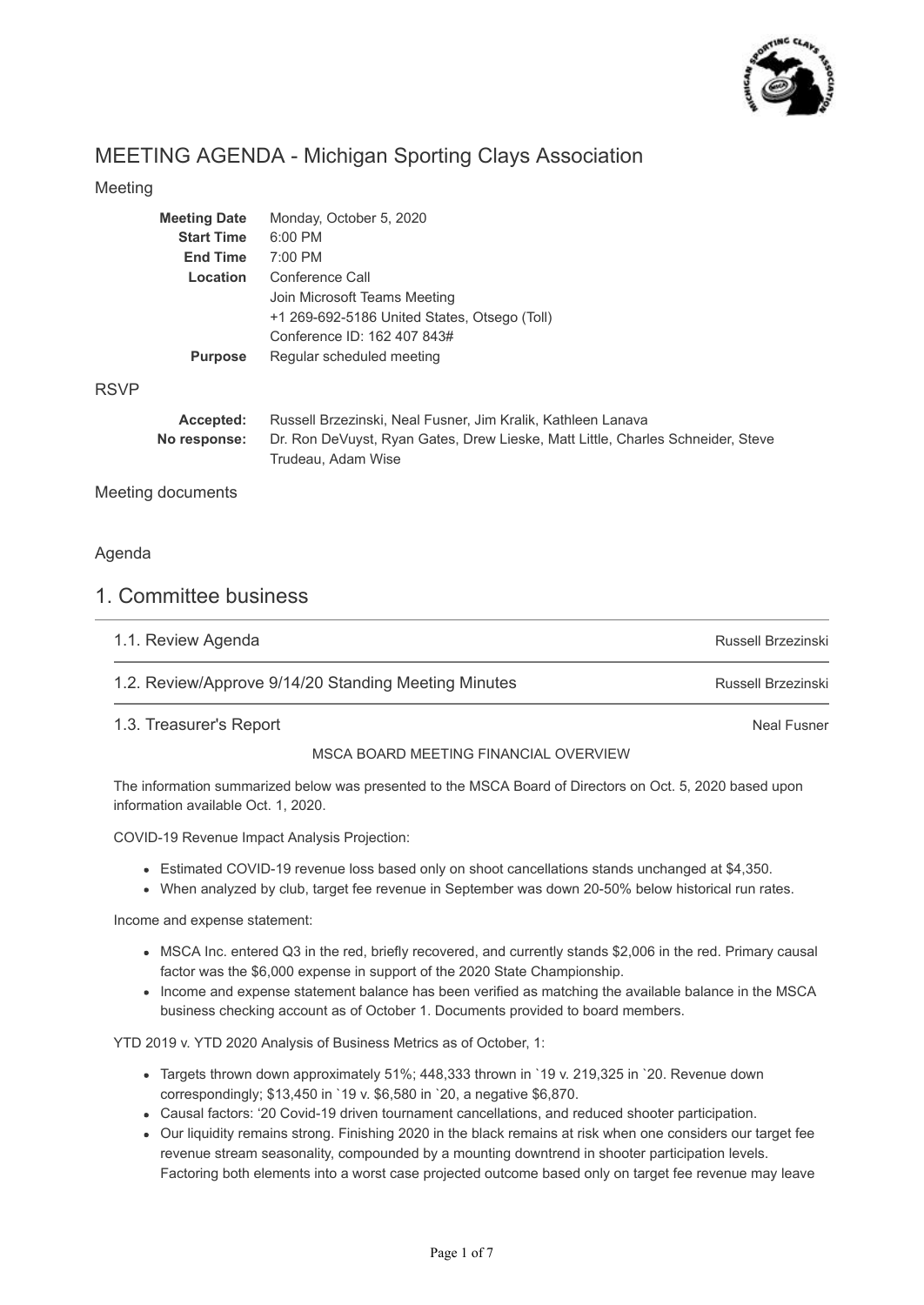

us of \$100 or more in the red. Best case estimated outcome assuming additional \$550 of outstanding club dues may leave us \$450 or more in the black for the year. We're riding the fence here. Rest assured that regardless of outcome, MSCA Inc. will be well positioned to move forward into 2021.

### 1.4. Secretary's Report

Kathleen Lanava

Kathleen Lanava

- Drew provided Russell & KML a tutorial on using MailChimp. Many thanks. Saved rough instructional document in Google Drive. Access at this time limited to Russell and KML. Updated contact list, eliminated bounce back accounts, deleted old email addresses and saved most current. Have 710 contacts, 700 subscribe. 185 new contacts added with the recent upload of National's list. 114 had no associated email address. If there are multiple members using one email, MailChimp assigns only one contact. We have listed all users of a single email under the first name of the primary contact. There is one email group for MSCA with members tagged as "MSCA Shooters" and clubs tagged as "MSCA Clubs". Vince Lori and Drew are tagged as both shooters and club. Can deselect depending on intended audience when sending emails.
- Gun River has changed their name on their website to Gun River Clay Target Club, Detroit Gun Club has email change. Made changes to the Club Contact lists in Google Drive documents.
- Lori Hartmann has left NSCA. Replacement contacts: Nicki Bowers and Amber Schwarz. Created NSCA Contact List in Google Drive.
- Status Update: Shoot Date Submissions (created spreadsheet in Google Drive) Mailed request letters via USPS on 9/16/20, emailed request on 9/17/20
- New Board Members how to welcome new board members, intro to norms, access to MyCommitte and Google Drive. Add to miclays. Anything else?

## 1.4.1. MSCA BOD Elections

MSCA Director Elections:

Board Members with expiring terms:

Russ Brzezinski

Ryan Gates

Charles Schneider

Send nomination Email request: 11/1/20

Deadline for nominations: 11/15/20

Send Ballots via email: 11/16/20 (JotForm)

Voting Deadline: 12/1/20

Need two or three person vote validation.

Double voting should be eliminated with recent member email address edits

Process for notifying candidates of results.

#### **"Seeking Nominations" draft email to go out November 1st:**

Title/Subject: Michigan Sporting Clays Association Seeking Nominations for Board of Directors

It's that time of year again for the Michigan Sporting Clays Association (MSCA) membership-at-large to elect those who will assist in the governance of our association by serving as a Director on the Board.

There are three open positions, as three Directors have terms expiring December 31, 2020. The term of office for a Director is three years. New Directors take office on January 1, 2021 and serve through December 31, 2023.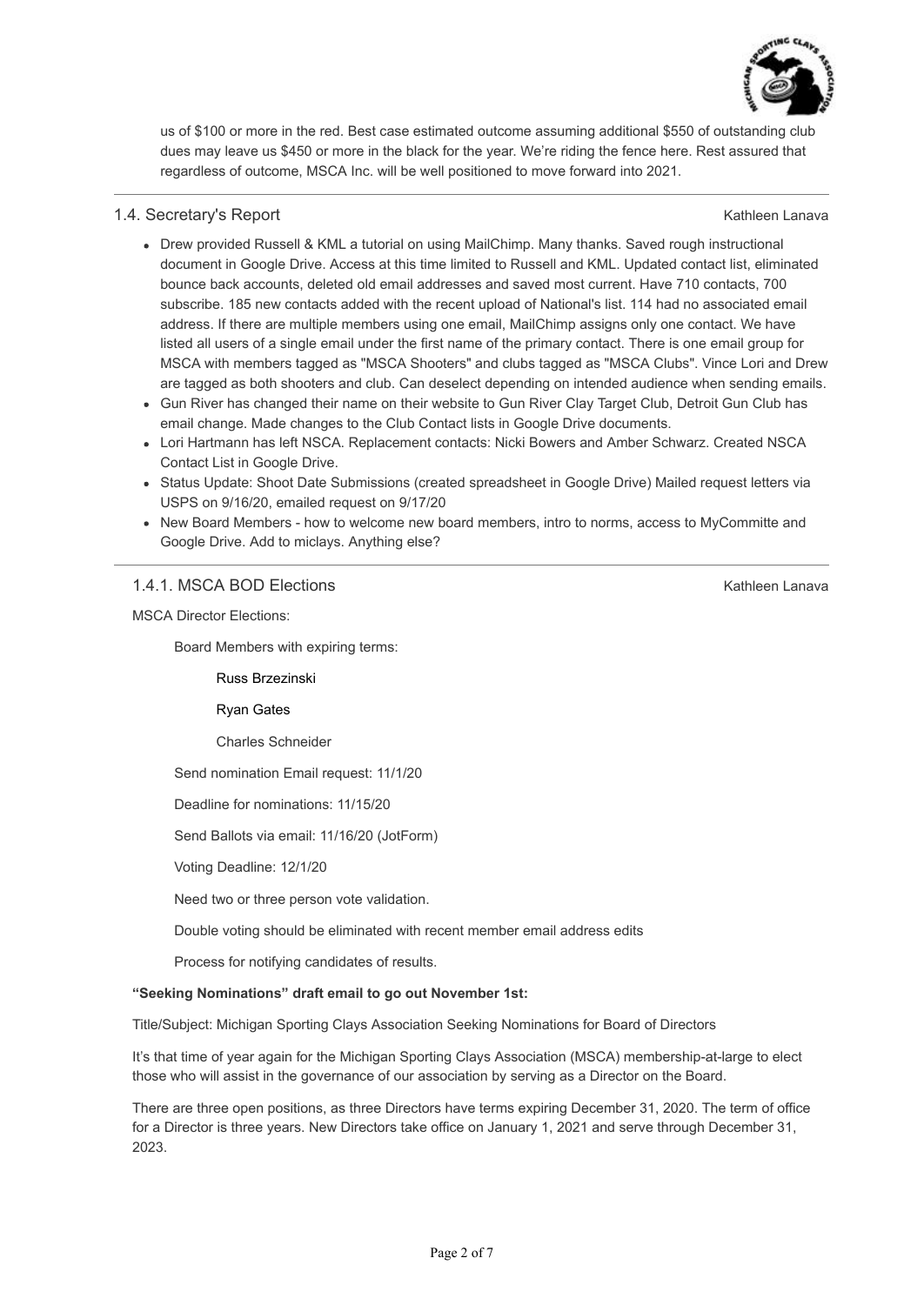

**You may choose to run for the MSCA Board of Directors yourself or nominate another MSCA member by emailing** misportingclays@gmail.com **as soon as possible. Please include name, NSCA # and a brief biography, which will be posted on the electronic ballot. If you nominate another member, that person must agree to be a candidate.** 

Directors must be members of the National Sporting Clays Association (NSCA) in good standing. The position is not open to Complimentary Limited Membership (CLM) or Crossfire members (NSSA members registering NSCA targets). Current MSCA Board members may run for the office again, but are not automatically placed on the ballot. The nomination/election procedure is the same as for other candidates. Attendance at MSCA Board Meetings is obligatory. The MSCA holds standing monthly meetings the first Monday of every month from 6:00 PM - 7:00 PM. (Now conducted exclusively via teleconference due to COVID.)

For more information on roles and responsibilities of a Director, please see the MSCA By-laws or contact any Board member (Insert link).

Nominations will be accepted by email until 5:00 PM ET on 11/15/2020.

On 11/16/2020, ballots will be distributed via email to MSCA members with valid email accounts on file, as provided by the NSCA. **FYI: for those MSCA members sharing email accounts: Only one vote may be cast per email account**.

To be considered valid, on-line ballots must be received by 5:00 PM ET on 12/1/2020. Votes will be tabulated as quickly as possible and elected members notified. Results will then be posted on [miclays.com](http://miclays.com/) and the MSCA Facebook page.

1.4.2. Member Outreach - Facebook

Jim Kralik

MSCA Facebook Page Report

10/ 5/2020 meeting (6:00 PM call)

Page created October 5, 2018Happy Birthday!

Current Admins: Russ, Ryan, and Jim

To date: 224 followers (up from 209), 212 page-likes (up from 198)

Since last report (September):

Overall views have increased again. Followers/Page Likes have increased. Overall engagement constant.

#### Weekly view data:

Weekly viewing has increased to 198 to 202 views per day (183 to 188 last report). Peaks at 7:00 to 9:00 AM and 6:00 to 8:00 PM. Occasional peaks show up at the lunch hour. This viewing behavior has remained consistent for the life of the page.

Takeaway: Traffic continues to pick up at a steady pace, featured shooters (SotM or in posts) bring in views/engagement by friends and family, coverage of Michigan shooters and their accomplishments outside of the state has been received positively.

#### Page Reach (since previous report):

People.

We've reached 1,652 people total (not individuals) since last report. Awaiting suggestions on other data to be mined and posted.

People reached (content shows up on their individual page) and people engaged (comment on our posts) consistent with last report. Hot spots this month are Grand Blanc and Goodrich, with Davison, Waterford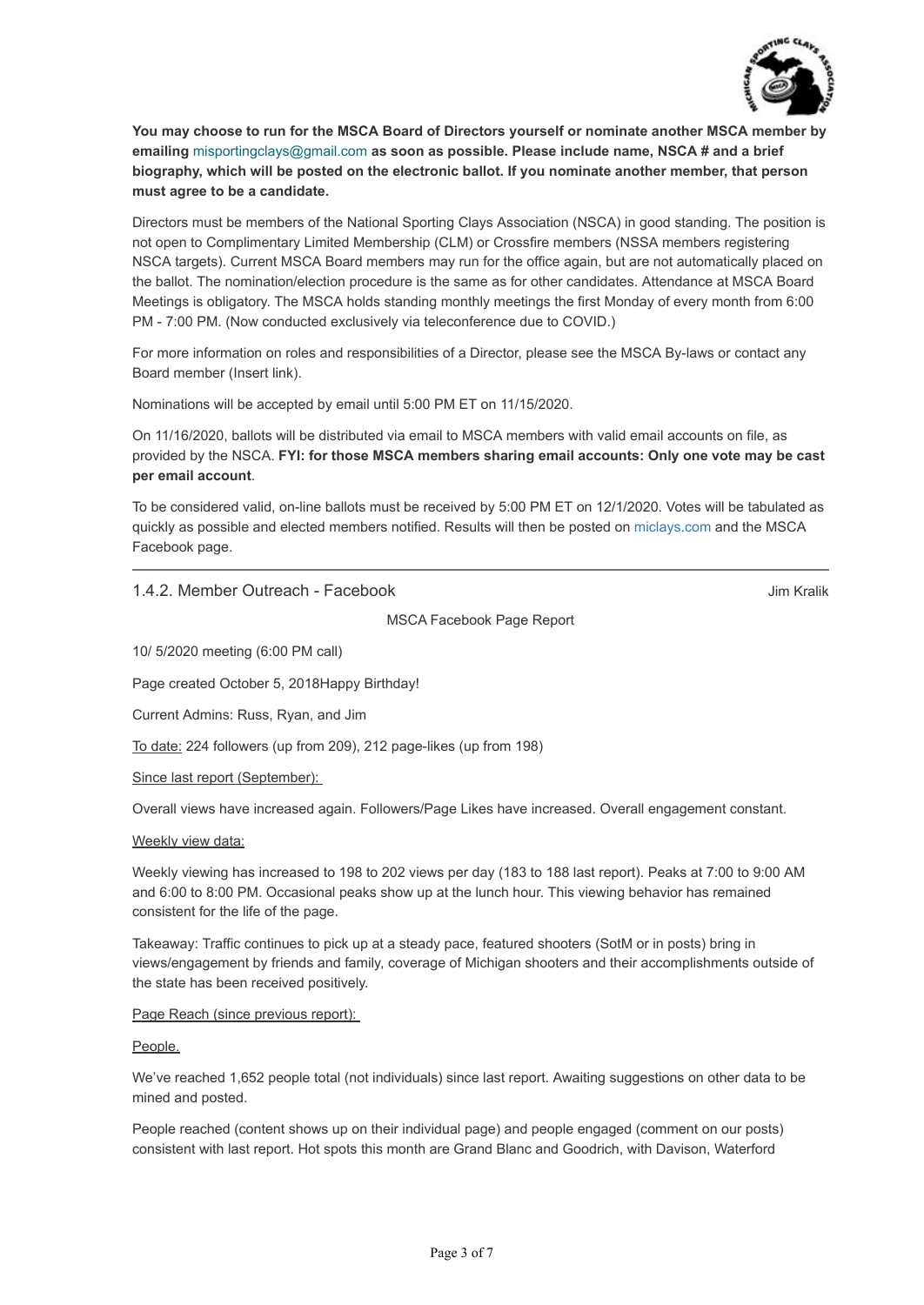

Township, and Flint rounding out the Top 5 cities reached. Vast majority of people reached/engaging/following the page are in the SE Michigan area.

#### Top Posts.

1.) Dave Coates Championship picture (1,008 viewers to date!). New record.

2.) Seaway/Multi-Lakes weekend announcement (411).

- 3.) 2020 State Championship photo album posted (150).
- 4.) Gun River Labor Day shooting announcement.
- 5.) Addition of photos to 2020 State Championship album.

#### Top Engagement (comments, sharing, etc.)

- 1.) Dave Coates Championship picture(227 to date).
- 2.) 2020 State Championship photo album posted (89).
- 3.) Addition of photos to 2020 State Championship album (68).
- 4.) Adam Wise State 5-stand Champion photo (34).
- 5.) Amber Brown 2020 Lady Champion trifecta (29).

Data to be mined: Followers location, who engages but is not a follower/page like - have begun sending invites to these people.

Jim Kralik

#### 1.4.3. Member Outreach - Miclays.com

WebMaster Request list to be saved as meeting document.

See line items still outstanding.

Also up for discussion:

- 1. Remove Caledonia from Club list, change name of Gun River Keet and Trap Club to Gun River Clay Target Club
- 2. Add Adam Wise as Board Member/National Delegate
- 3. Add minutes from July and August
- 4. Need "Latest News" post regarding State Shoot results
- 5. Update home page banner regarding Pine Ridge to reflect only the Nov. dates
- 6. Need either "Latest News" post or banner to announce the awarding of the 2021 State Shoot to Bald Mountain and the GLC to GBHC.
- MSCA MiClays Webmaster Requests 100420.pdf

## 2. OLD BUSINESS

#### 2.1. Update: COVID Response and Initiatives

Russell Brzezinski

Russell Brzezinski 2.2. State Shoot/GLC Host Club Participation & Process for Determining State Shoot Venue

Discussed at 4/22/20 Meeting: We need to understand better why there isn't greater participation from clubs to host tournaments to provide our membership with more options. Further exploration is required, may need to survey clubs. Steve recommended MSCA allow for electronic voting for the membership to decide upon the host club for

Drew Lieske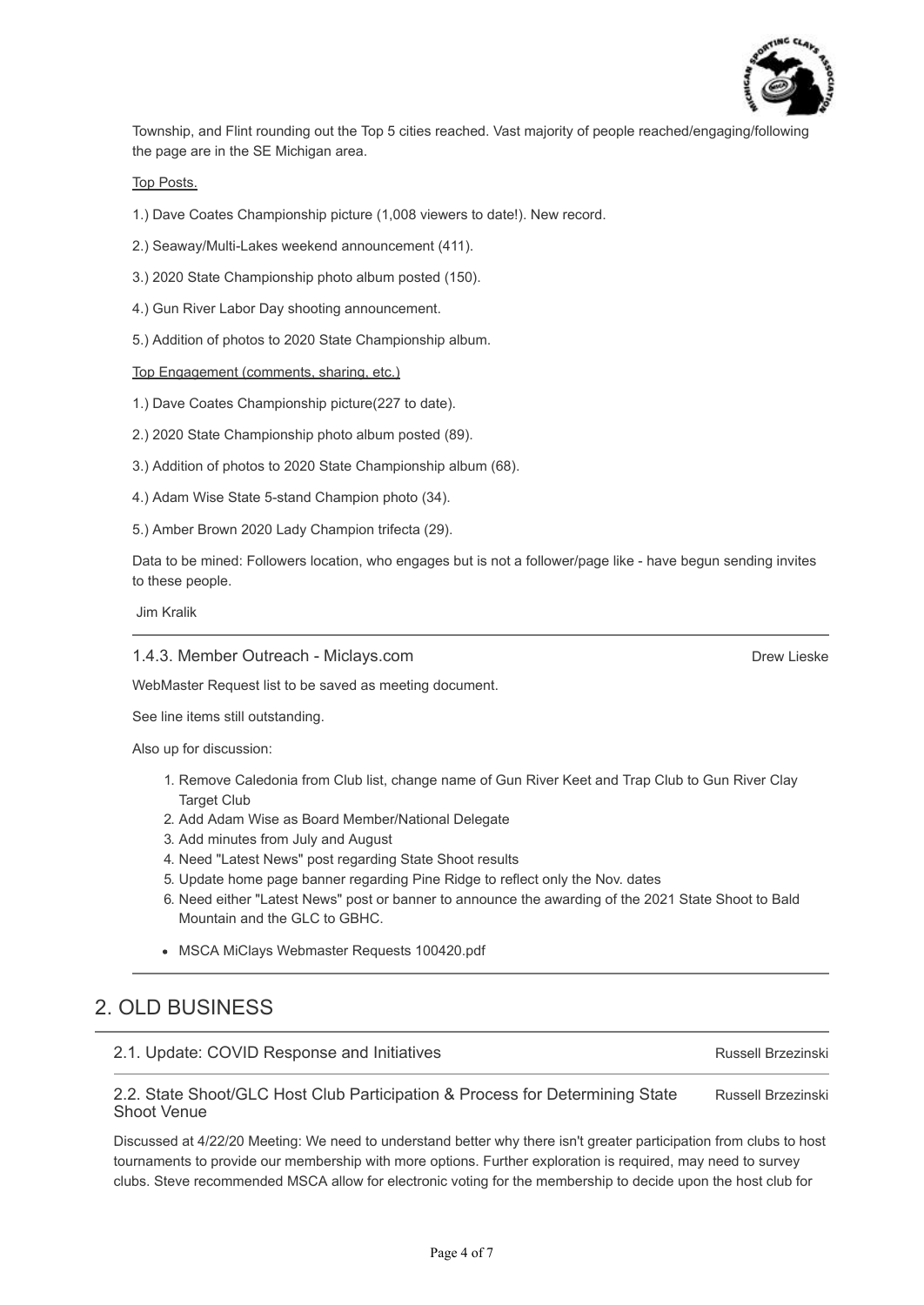

the State Shoot. Kathy made the same recommendation last year. It was not supported. Again, this would require a By-laws change. Concerns raised the 2/3 of the MSCA membership does not participate in the tournament. Needs further discussion. May survey the membership.

Discussed at the 6/1/20 meeting: KML can create survey re: preference for selecting shoot. Drew would like the survey to include who is allowed to vote. Jim will write something up for us to react to regarding the subject. We may not elect to poll the membership. Exploring options; needs further discussion.

#### Jim's 6/3/20 email to the Board:

"On the discussion of change to the selection of the State Shoot, when/if we decide to poll the membership, I would like to pose the following to the Facebook page community:

(draft) Discussion has been initiated between member shooters and the MSCA Board on the way the host venue for the State Shoot is selected. Currently, in accordance with the MSCA By-Laws Article X, the host club selection is made by the MSCA general membership by vote. Each MSCA shooter in good standing and in attendance at the current year's State Shoot selects between the presented bids. No proxy votes are allowed. An announcement is then made, usually at the State Shoot dinner.

The MSCA Board would appreciate any thoughts and suggestions from the membership on whether to continue the current State Shoot selection procedure or pursue adjustments, keeping in mind that any changes would necessitate a change also to the current By-Laws. Please respond via email or Messenger (NOT COMMENTS TO THE FACEBOOK PAGE) and include your NSCA membership number. Thank you, The MSCA Board (end draft)"

#### 7/6/20: Deferred

8/3/20: Combined this topic with 2.5: MSCA Membership Survey re: Voting on State Shoot moving forward.

Russell asked about thoughts or ideas people might have on how this could be different. There are 4 clubs that are eligible to host the State Shoot. How do we help other clubs prepare for meeting the criteria and hosting the GLC? We only receive 2 bids for the 2021 State Shoot. There was much discussion about how to promote our shoots and encourage participation, from raffles of firearms, to the "Shoot the State" campaign. It was decided that this year we will move forward with MSCA members who participate in the 2020 State Shoot voting for the 2021 State Shoot, as indicated in the Bylaws. Suggestions made regarding moving toward a rotation of qualifying clubs for the State Shoot with signed contracts (in lieu of bids) to meet expectations from the host club. If a club cannot host their year, they could pass and the venue would move to the next club in the rotation. This needs further discussion and an eventual likely vote of the MSCA membership. Any changes would require a change in the Bylaws.

9/14/20: Will hold a special meeting to address this agenda item.

| Russell Brzezinski |
|--------------------|
|                    |
|                    |
|                    |
|                    |
|                    |

#### 2.4. iClays/WinScore Incentives for Host Clubs

#### Saturday, February 8, 2020

*From previous meeting:* Drew proposed the idea of offsetting iClays or WinScoreOnline fees to some extent to encourage new and smaller clubs to utilize online registration and scoring. Several clubs including Multi-Lakes and 4 Square Sportsman's have had good luck using iClays to draw a noteworthy attendance. iClays fee is 1 cent per target wheras WinScoreOnline is more expensive.

Russ suggested perhaps a \$50 reduction in fees per shoot for new clubs to try it.

Russell Brzezinski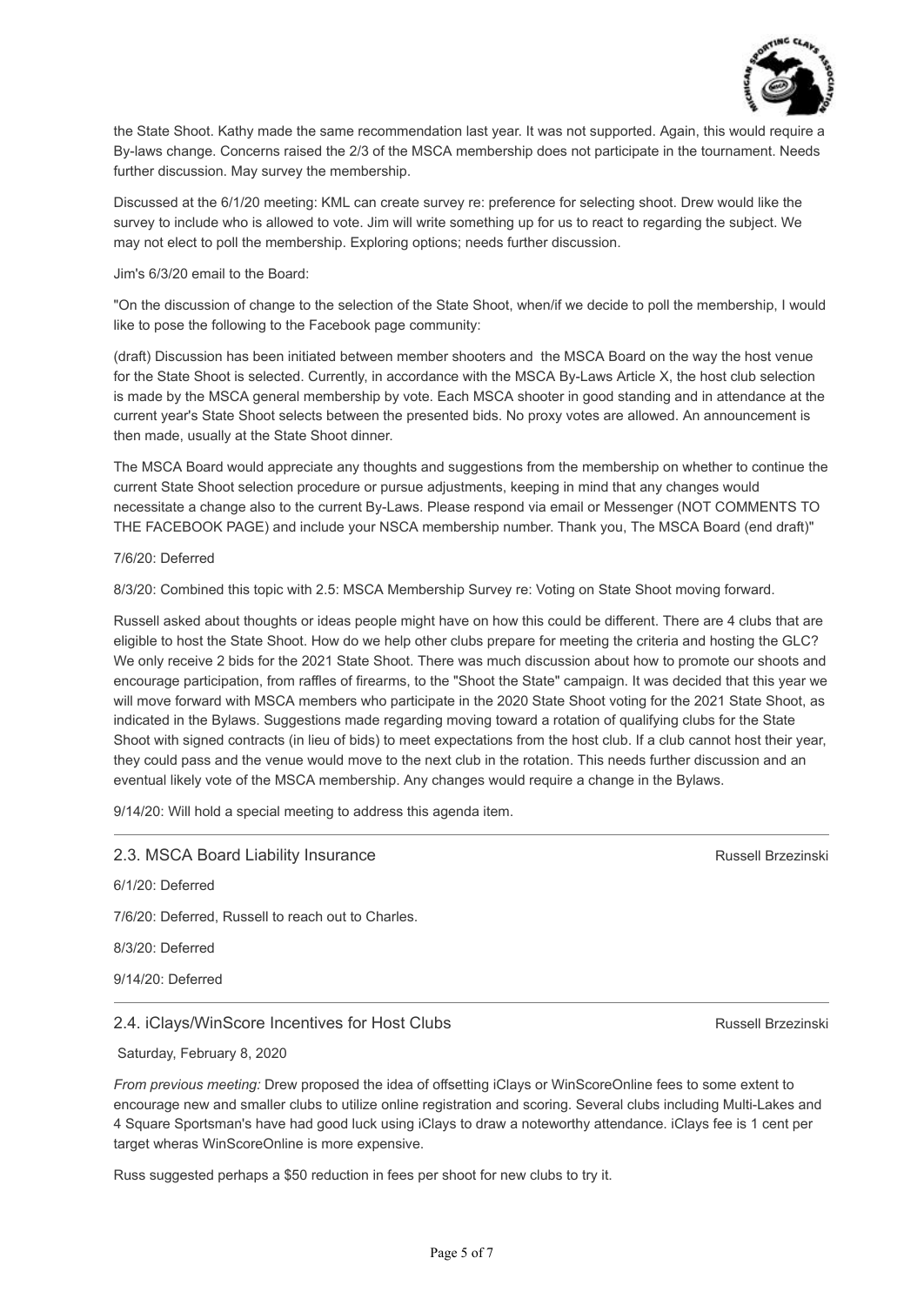

*New discussion:* The Board is still undecided on how to incentivize clubs to utilize online registration and scoring, and whether those clubs that don't use it actually would if given an incentive. The following clubs throw registered shoots but do not utilize iClays or WinScore: Action Shooting Sports, Alpena Clay Busters, Lewiston, Pine Ridge, and Seaway Gun Club. Kathleen suggested we contact these clubs to gauge interest.

Saturday, November 9, 2019

Drew proposed the idea of offsetting iClays or WinScoreOnline fees to some extent to encourage new and smaller clubs to utilize online registration and scoring. Several clubs including Multi-Lakes and 4 Square Sportsman's have had good luck using iClays to draw a noteworthy attendance. iClays fee is 1 cent per target wheras WinScoreOnline is more expensive.

Russ suggested perhaps a \$50 reduction in fees per shoot for new clubs to try it. Drew will reach out to David Clifford, owner of iClays, to see if perhaps he would offer a trial membership to some clubs.

7/6/20: Deferred

8/3/20: Deferred

9/14/20: Deferred

# 3. NEW BUSINESS

## 3.1. NSCA Process for Cancelling or Scheduling of Shoots

Russell Brzezinski

- 1. There isn't an option to "postpone" a shoot. It's either cancelled or scheduled.
- 2. For new shoots, one consistent person from the MSCA Board is to contact Lori with the details.
- 3. Cancellation of shoots: Individual clubs may contact Lori to cancel their own shoots. The club should contact the Board as well, in case another member wanted to pick up the date. We, as the Board, can mandate that we remain the sole contact for cancellation, if we so choose.
- 4. Name change of the shoot. Clubs may contact Lori to change the name of the shoot. Again, we, as the Board, can mandate that we remain the sole contact, if we sho choose.

6/1/20: Deferred

7/6/20: Deferred

8/3/20: Deferred

9/14/20: Deferred

3.2. Jot Forms

Kathleen Lanava

- 1. Access, suggest more than one person. Who is best?
- 2. Does Webmaster need access to JotForms in order to create links on the Miclays website?
- 3. Storage limit is 100 MB. How to archive past submissions. Will save to email account, save to JotForm. Ideally should save to the Google drive acct. A folder has been created. How long should they be saved?
- 4. Used on miclays for GLC/State Shoot bids. How best to address conflict of interest for bids.
- 5. Used for BOD ballot voting via emailed link through MailChimp. Should there be a two person validation of results? Should these be archived? If so, for how long? Double voting by members should not be an issue now that the email list has been cleaned up.

6/1/20: Deferred

7/6/20: Deferred

8/3/20: Deferred

9/14/20: Deferred